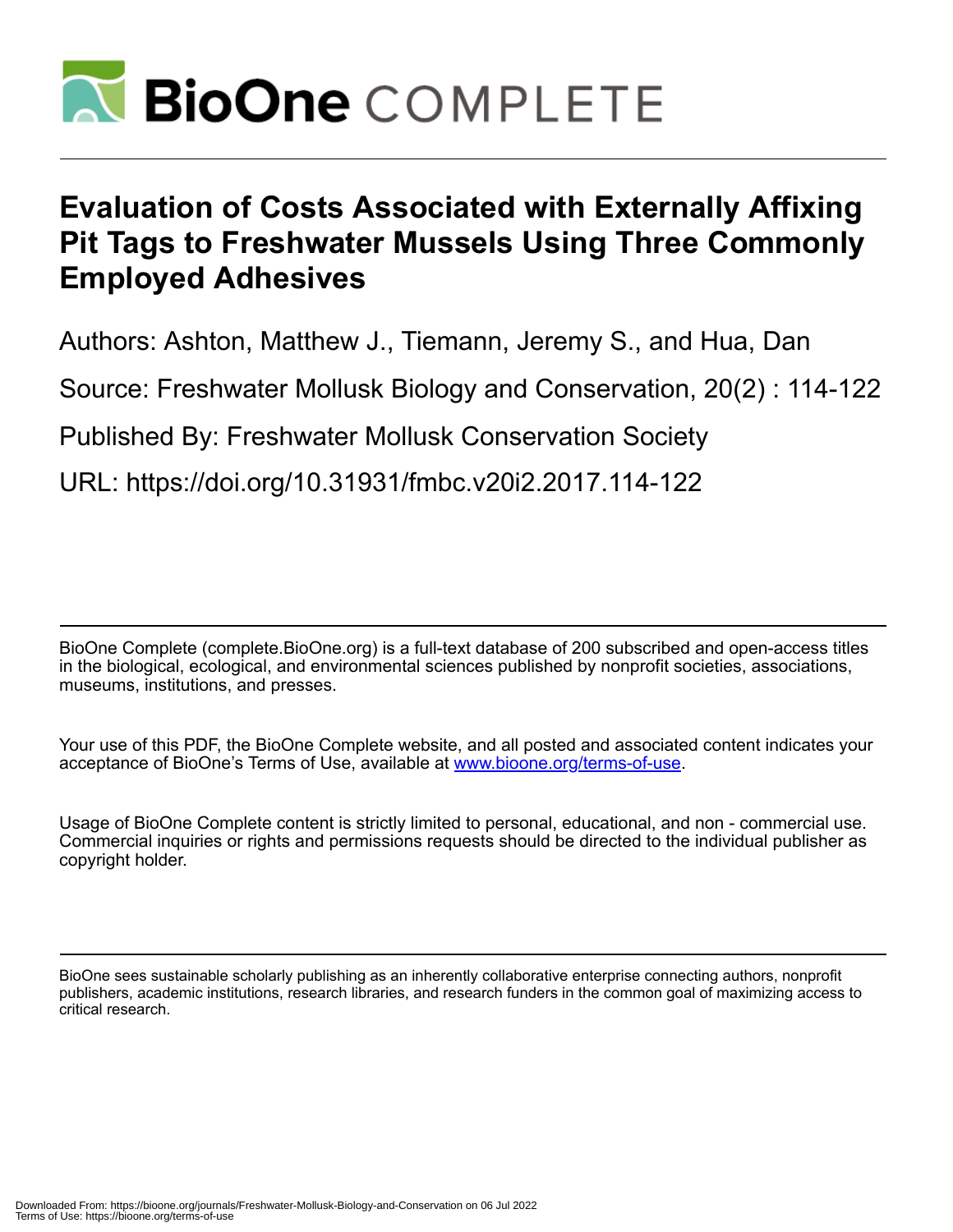# REGULAR ARTICLE

# EVALUATION OF COSTS ASSOCIATED WITH EXTERNALLY AFFIXING PIT TAGS TO FRESHWATER MUSSELS USING THREE COMMONLY EMPLOYED ADHESIVES

# Matthew J. Ashton<sup>1</sup>\*, Jeremy S. Tiemann<sup>2</sup>, and Dan Hua<sup>3</sup>

<sup>1</sup> Maryland Biological Stream Survey, Maryland Department of Natural Resources, 580 Taylor Ave., C-2, Annapolis, MD 21401 USA

<sup>2</sup> Illinois Natural History Survey, University of Illinois at Urbana-Champaign, 1816 S. Oak St., Champaign, IL 61820 USA

 $3$  Cumberland River Aquatic Center, Tennessee Wildlife Resources Agency, 5105 Edmondson Pike, Nashville, TN 37211 USA

# ABSTRACT

Despite the increasing use of passive integrated transponder (PIT) tags in freshwater mussel research and conservation, there has been no evaluation of the trade-offs in cost and effort between commonly used adhesive types. These factors could be important to consider if tag retention rates do not vary by adhesive, the effects of handling are large, or resources are limited. We modeled and evaluated how material costs and effort function over a range of sample sizes by using field data from the relocation of 3,749 PIT-tagged Clubshell (Pleurobema clava) and Northern Riffleshell (Epioblasma rangiana) in Illinois, 261 Eastern Elliptio (Elliptio complanata) in Maryland, and the release of 99 Cumberland Combshell (Epioblasma brevidens) in Virginia. Each study used externally affixed 12.5 mm, 134.2-kHz PIT tags, but used a different adhesive to encapsulate tags (Illinois, underwater epoxy resin; Maryland, surface-insensitive gel cyanoacrylate; and Virginia, dental cement). We determined the total cost-per-tag-effort (CPTE) after parameterizing cost, quantity required, application time, and time for each adhesive. After accounting for standardized costs of staff time and adhesive, cyanoacrylate was the least costly adhesive to affix, encapsulate, and cure PIT tags on a per mussel basis. Differences in CPTE were small when the number of mussels tagged was low, but they increased by US\$2–6 mussel<sup>-1</sup>. A primary goal in mussel projects is reduced stress from aerial exposure. Using underwater epoxy, which requires time above water to cure, can negate this goal and increase costs as it requires more handling effort than cyanoacrylate or dental cement. Nevertheless, more resourceintensive adhesives may still be an appropriate choice when the number of study animals is low. Further study is warranted to understand how our model may vary by adhesive brand, application rate, staffing level, and environmental factors.

KEY WORDS: relocation, translocation, tagging, mark–recapture, monitoring, sensors

# INTRODUCTION

Relocation and reintroduction is a common conservation strategy to address the national decline in populations of freshwater mussels (Haag and Williams 2014; FMCS 2016). Understanding survival and demographic rates of mussel

populations is imperative to assess conservation and management actions, which necessitates tracking a sufficient number of individual animals or cohorts over time. Studies that seek to monitor and assess the success of freshwater mussel conservation actions (e.g., translocation, relocation, and reintroduction) typically use sampling designs that require \*Corresponding Author: matthew.ashton@maryland.gov individually marked animals (e.g., capture–recapture, Villela 114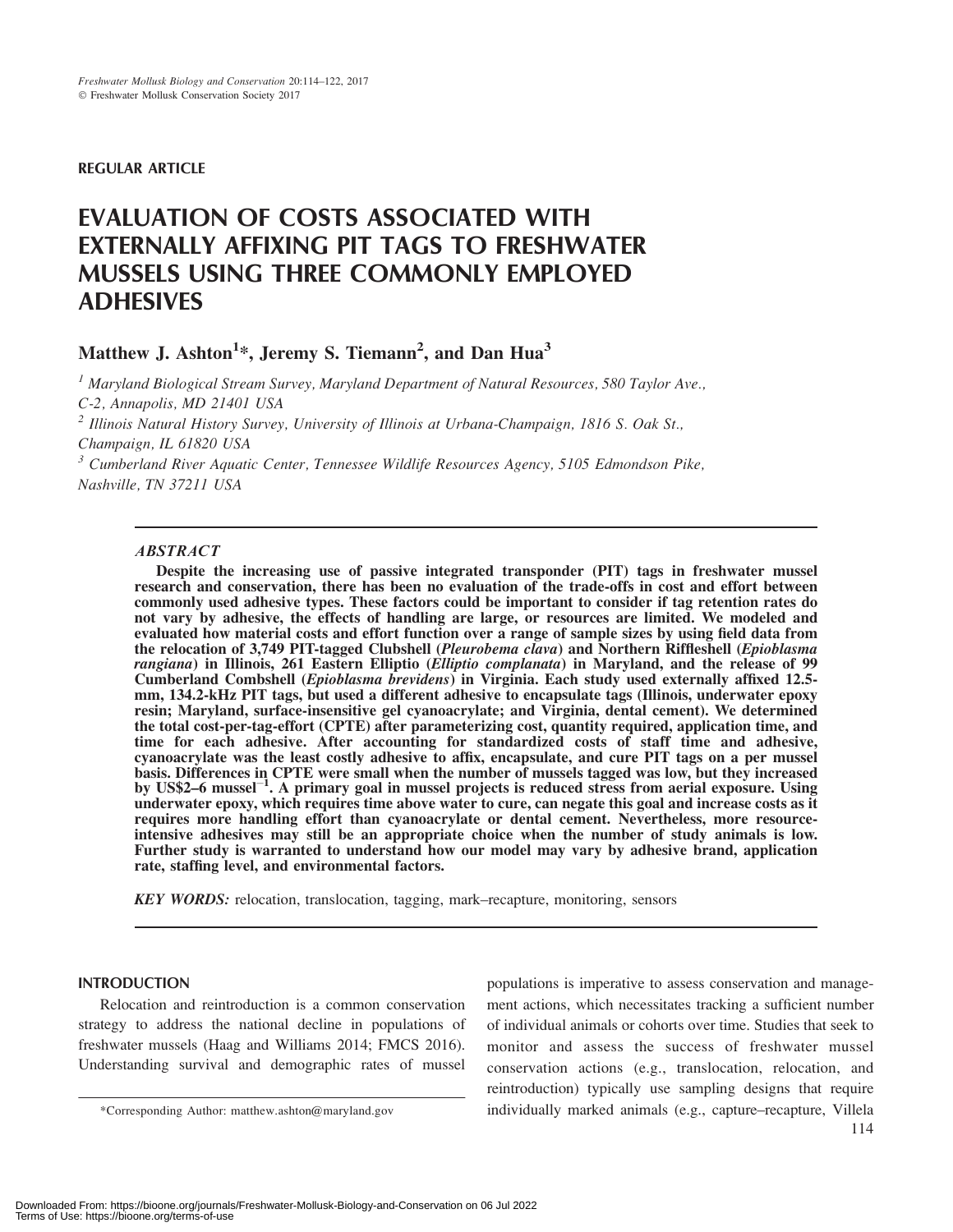studies (Lemarie et al. 2000; Villela et al. 2004), especially when using PIT tags (Kurth et al. 2007; Peck et al. 2007) and sensors (Hauser 2015; Hartman et al. 2016a, 2016b). Cyanoacrylate and epoxy resin adhesives have been primarily used to externally affix PIT tags to mussel shells, and they have variable curing times, costs, and chemical compositions, in addition to bond strength and longevity. These types of adhesives have shown low rates of mortality and high rates of PIT tag retention in laboratory and in situ settings (Young and Isley 2008). A third, less commonly used adhesive (dental cement) has shown similar performance (Kurth et al. 2007; Hua et al. 2015).

events over 3 yr following a short-distance relocation.

The PIT tags are located subcutaneously in vertebrates and larger invertebrates because their body mass is large relative to the tag size. Internal insertion is generally avoided for freshwater mussels in favor of external affixation because it can result in premature tag rejection or animal mortality (Kurth et al. 2007).

et al. 2004). The resulting models of demographics and vital rates are based on the probability of detecting a marked animal in subsequent surveys (Burnham et al. 1987). Although mostly sessile, mussels exhibit imperfect detection that can vary by species, size, environmental factors, sampling design, survey method, and observer (Metcalfe-Smith et al. 2000; Meador et al. 2011; Stodola et al. 2017). Consequently, evaluating mussel conservation actions has been hampered by low rates of recapture (Cope and Waller 1995; Cope et al. 2003), leaving the fate of many mussels unknown. An inability to recapture a sufficient number of marked animals may cause data to be deficient, imprecise, or possibly even biased and has implications for conservation (Wisniewski et al. 2013; Hua

Passive integrated transponder (PIT) tags are relatively inexpensive means of uniquely marking animals that has been widely used to track populations of large and small terrestrial vertebrates (Gibbons and Andrews 2004). As PIT tag technology has advanced, the reduced size of microchips and waterproof tag readers have allowed them to be used with small-bodied aquatic vertebrates and invertebrates, including fishes (Roussel et al. 2000; Cooke et al. 2011; Pennock et al. 2016), crayfishes (Black et al. 2010), and bivalve mollusks (Kurth et al. 2007; Hamilton and Connel 2009; Hale et al. 2012). More recently, this technology has been used to study freshwater mussel movement and behavior (Peck et al. 2007; Gough et al. 2012; Newton et al. 2015) and the survival of released endangered species (wild, Fernandez 2013; hatchery produced, Hua et al. 2015). In the first evaluation of PIT tag use for mussel translocation monitoring, Kurth et al. (2007) observed recapture rates were twice as high as rates observed using visual surveys. Hua et al. (2015) found near complete detection of hatchery-stocked mussels during seven monitoring events over a 2-yr period. Tiemann et al. (2016) recovered 83% of PIT-tagged mussels during 17 monitoring

et al. 2015).

Despite their rapidly increasing use in mussel research and conservation, there has been just a few studies on the effects of

# external adhesion on mussel behavior, movement, growth, and survival (e.g., Wilson et al. 2011; Peck et al. 2014; Hartmann et al. 2016a; Hua et al. 2016). Furthermore, there has been no evaluation of the trade-offs in material cost and effort (i.e., application and curing time) between the three most widely implemented adhesive types. These could be important factors to consider when developing a conservation plan or ecological study that incorporates PIT tags if the effects of handling or transportation may already be large or if resources are limited. Our objective was to model and evaluate how these factors function over a range of tagging sample sizes for epoxy resin, cyanoacrylate, and dental cement adhesives.

# METHODS

We used data from three case studies that represent field applications of externally affixed PIT tags by using three adhesive types with four freshwater mussel species that have been monitored for  $\geq$  yr.

# Illinois Case Study

Natural resource agencies in Illinois PIT tagged 1,766 Clubshell (Pleurobema clava) and 1,983 Northern Riffleshell (Epioblasma rangiana) translocated from the Allegheny River beneath the existing U.S. Highway 62 Bridge, Forest County, Pennsylvania, between 2012 and 2014. Clubshell ranged in length from 23 to 62 mm ( $\mu = 45.2$  mm), whereas Northern Riffleshell varied from 26 to 78 mm ( $\mu$  = 53.1 mm). Mussels were shipped in coolers from Pennsylvania to Illinois  $(\sim 10$  h out of water) and then placed in quarantine holding tanks at the Illinois Natural History Survey Aquatic Research Facility in Champaign-Urbana, Illinois. Each tank provided continuous ground water (temperature ranged from 20 to  $22^{\circ}$ C), lacked substrate, and was aerated using air pumps. The 2012 cohort was held in quarantine for 14 d, whereas the 2013 and 2014 classes were quarantined for 4–5 d before being released.

While in quarantine, individual mussels were externally affixed with 12.5-mm, 134.2-kHz PIT tags (BioMark, Inc., Boise, ID) by using Devcon 11800 marine grade epoxy resin (Devcon, Danvers, MA). Batches of up to 50 individuals were scrubbed to removed debris (e.g., algae and caddisfly cases), towel dried, and affixed with a PIT tag on the right valve and a uniquely numbered, vinyl shellfish tag (Hallprint, Hindmarsh Valley, South Australia) on the left valve. To affix both PIT and shellfish tags, technicians placed a small bead of cyanoacrylate to hold a tag in place; the brand of cyanoacrylate varied and no accelerant was applied to the glue (Fig. 1a). Once dried, PIT tags were completely encased in epoxy, whereas shellfish tags were encased in cyanoacrylate (Fig. 1b). Individuals were then databased (i.e., recorded species, sex, length, tag numbers, and other information) before being returned to the holding tanks. Out-of-water time averaged  $30 \text{ min}$  mussel<sup>-1</sup>. Animals were held at least 24 h for the epoxy to fully cure before being hand planted at eight sites in the Vermilion River basin (Wabash River drainage).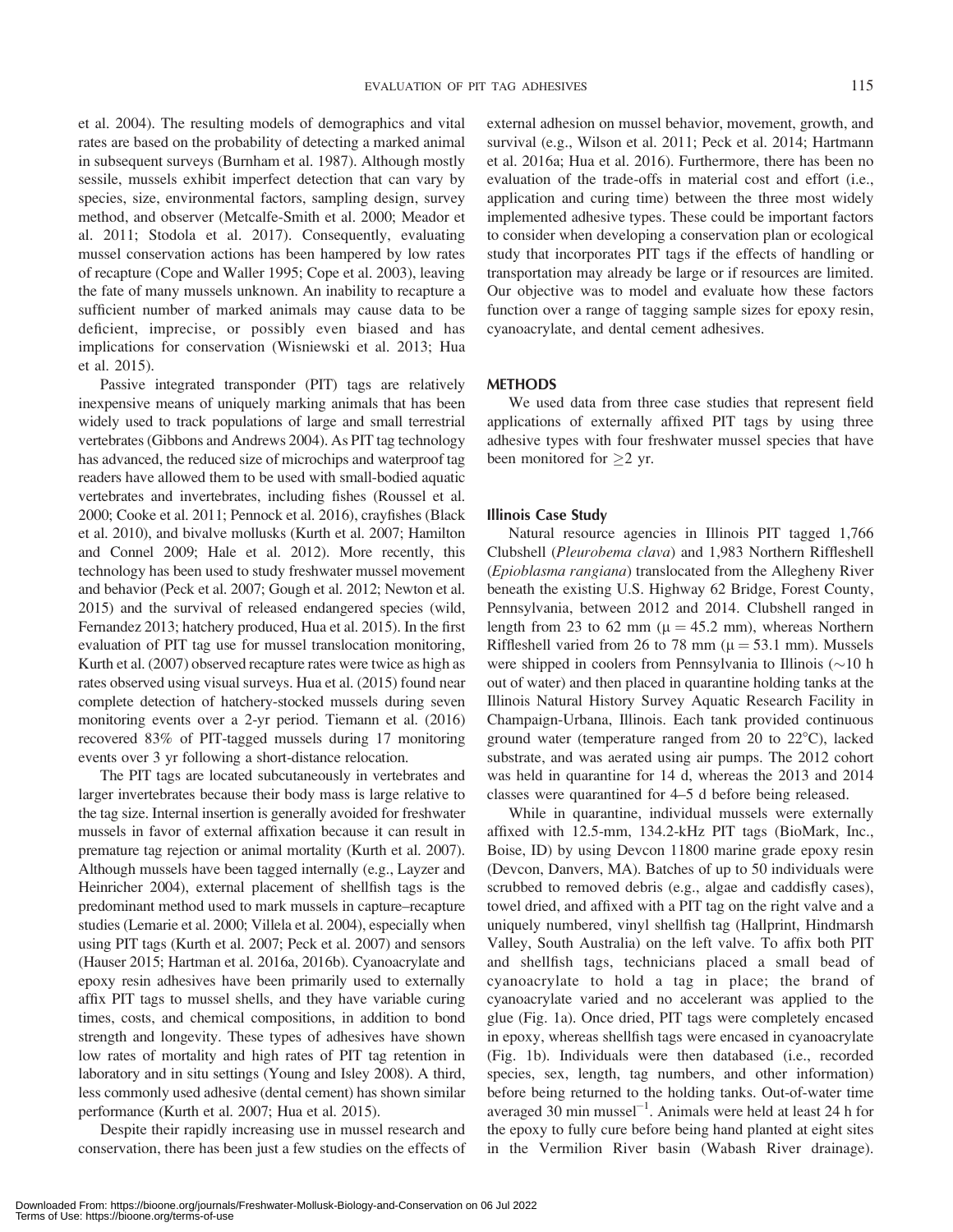

Figure 1. Marking of Northern Riffleshell (Epioblasma rangiana) and Clubshell (Pleurobema clava) by (a) attaching passive integrated transponder (PIT) tags to shells with cyanoacrylate and (b) encapsulating PIT tags in epoxy resin; Eastern Elliptio (Elliptio complanata) by using cyanoacrylate by (c) attaching PIT tags to shell and (d) encapsulating the PIT tag in cyanoacrylate; and Cumberland Combshell (Epioblasma brevidens) by (e) attaching a PIT tag to the shell with cyanoacrylate and (f) encapsulating the PIT tag in dental cement.

Animals have since been monitored to estimate the survival and gauge the success of the project (Stodola et al. in review). Of the 3,749 animals tagged and relocated, 3,371 (90%) have been encountered at least once during subsequent recapture monitoring by using a portable submersible PIT tag antennae.

## Maryland Case Study

Maryland Department of Natural Resource biologists relocated 2,345 Eastern Elliptio (Elliptio complanata) in 2014 from the direct and indirect impact zones of a stream bank stabilization project along Route 24 in Deer Creek, Harford County, Maryland. Particular attention was paid to the effort required to remove, process, and relocate mussels because this was the first large relocation in the state. As a result, an additional 541 mussels were collected in preremoval surveys to assess the potential effects of relocation via capture–recapture monitoring (Ashton et al. 2016). In total, 427 of the 2,866 mussels collected in the removal and preremoval surveys were externally PIT tagged. These mussels have been monitored at five relocation sites and three control sites that received no relocated mussels annually since 2014. This has resulted in an additional 149 (2015) and 112 (2016) naive (i.e., unmarked) mussels being PIT tagged. The Eastern Elliptio PIT tagged ranged in length from 19 to 86 mm ( $\mu = 57.3$  mm).

Mussels collected in preremoval, removal, and monitoring surveys were held on site in flowthrough containers or aerated coolers that received frequent changes of river water before processing. After being cleaned of debris, the shell length (millimeters) of each mussel was measured, and each valve was marked with a Hallprint tag adhered using a surfaceinsensitive, cyanoacrylate gel. Eastern Elliptio  $<$  50 mm in shell length and every fifth naive mussel were externally affixed with a 12.5-mm, 134.2-kHz PIT tag. PIT tags were held in place on the shell in a small bead of cyanoacrylate gel (Fig. 1c). Using a separate tube of cyanoacrylate without an application tip, PIT tags were then encapsulated on all sides with additional adhesive (Fig. 1d). In 2014, PIT tags were affixed and encapsulated with LOCTITE gel control (Henkel Corp., Rocky Hill, CT). In 2015 and 2016, Turbo Fuse gel (Palm Labs Adhesives, DeBary, FL) was used to attach tags. Total time to measure and tag was maintained at 2 min  $mussel^{-1}$  to minimize aerial exposure by using one or two sprays of a cyanoacrylate curing accelerant (Turbo Set I, Palm Labs Adhesives) in all years. After processing was complete, mussels were kept in flowthrough or aerated holding containers of river water before being hand planted into the substrate. Of the 576 animals PIT tagged in 2014 and 2015, approximately 25% have been relocated through visual survey methods at least once in subsequent monitoring (M.J. Ashton et al., unpublished data).

# Virginia Case Study

Ninety-nine Cumberland Combshell (Epioblasma brevidens) were propagated at the Freshwater Mollusk Conservation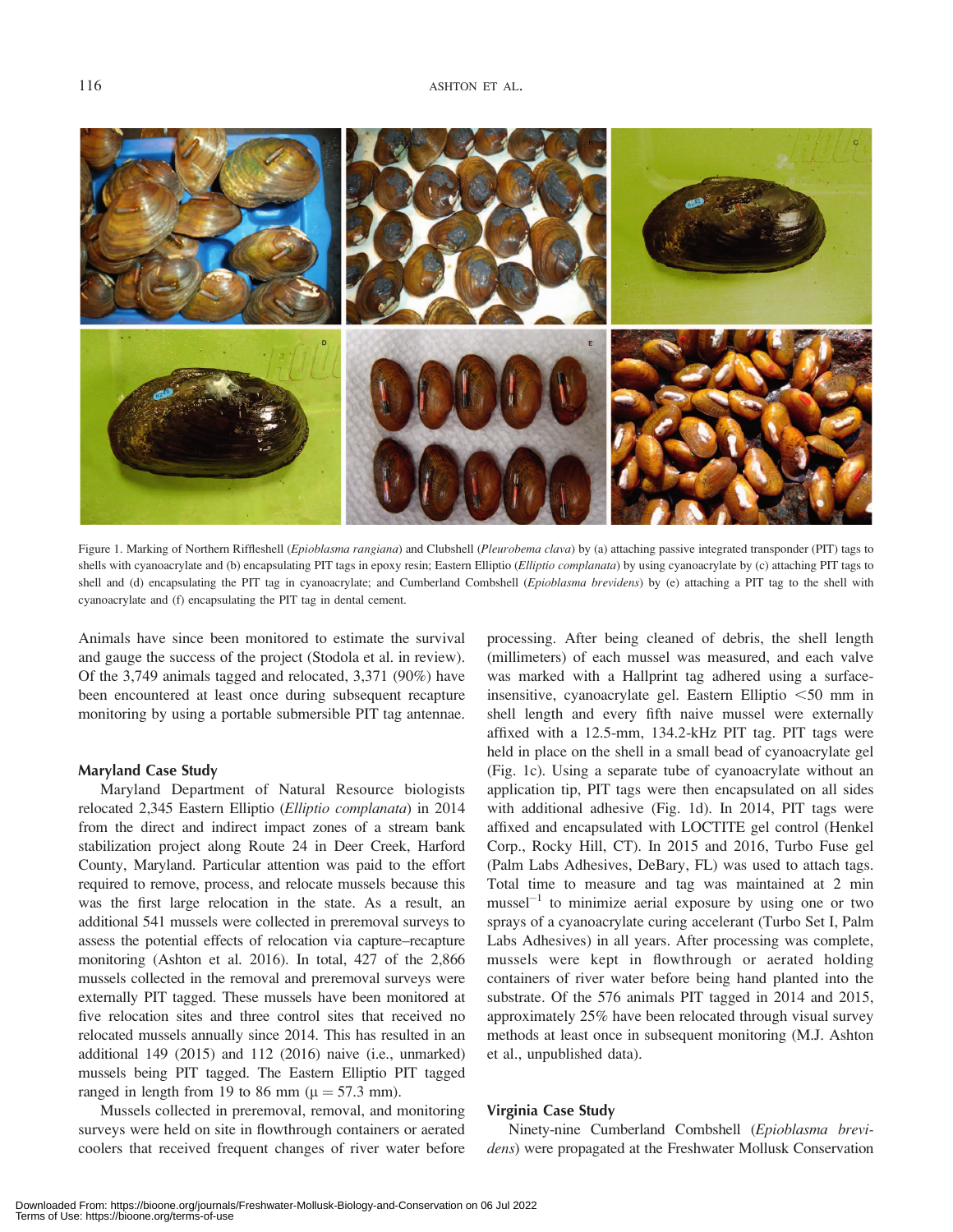| Study           | Adhesive                         | Adhesive Type | Approximate Time<br>to Apply (min) | Cure<br>Time (min) | Cost<br>$(USS \t{g}^{-1})$ | Adhesive<br>$(g\cdot \text{mussel}^{-1})$ |
|-----------------|----------------------------------|---------------|------------------------------------|--------------------|----------------------------|-------------------------------------------|
| <b>Illinois</b> | Devcon 11800                     | Epoxy resin   |                                    | $1.440^{\rm a}$    | 0.14                       | 0.72                                      |
| Maryland        | Palm Labs 440 Turbo Fuse Gel     | Cyanoacrylate |                                    |                    | 0.35                       | 0.54                                      |
| Virginia        | Fuji Glass Ionomer Luting Cement | Dental cement |                                    |                    | 2.54                       | 0.94                                      |

Table 1. Comparison of adhesives to attach and encapsulate passive integrated transponder tags to freshwater mussels.

<sup>a</sup> We estimated that 2% of the total cure time (30 min) involved costs associated with effort (e.g., transfer of mussels to holding tanks, arrangement within tank, collection for transport).

Center, Department of Fish and Wildlife Conservation, Virginia Tech in Blacksburg, Virginia. Over a 2-yr period, mussels were released from hatchery or in situ culture systems after they reached a minimum length of 20 mm into the Powell River, Claiborne County, Tennessee. Tagged Cumberland Combshell ranged in length from 17.8 to 22.9 mm ( $\mu$  = 19.3 mm).

While in culture, subadult Cumberland Combshell were marked with a bee tag (The Bee Works, Ontario, Canada) or vinyl shellfish tag by using cyanoacrylate. A three-step process was used to externally affix PIT tags in the field. After being cleaned and dried, PIT tags were held with LOCTITE gel control cyanoacrylate (Fig. 1e). Tags were then completely encapsulated in Fuji Glass Ionomer Luting Cement (Fig. 1f; GC Fuji Luting, Tokyo, Japan). A hypodermic needle was used to mix the dental cement powder and liquid on a manufacturer's supplied application pad and apply the mixed cement onto the PIT tag via syringe. To reduce negative effects of exposure, the PIT tagging process was conducted in the field under shade and took  $2 \text{ min }$  mussel<sup>-1</sup>. Mussels were hand planted into the substrate at the monitoring site after tagging was complete. The released mussels were monitored using a portable submersible PIT tag antennae to assess individual heterogeneity of demographic rates (Hua et al. 2015). Of the 99 animals tagged and released, 97 (98%) have been encountered at least once during subsequent recapture monitoring (Hua et al. 2015).

## Evaluation

We evaluated the total cost to externally affix PIT tags to freshwater mussels by parameterizing the cost (US\$  $g^{-1}$ ) of each primary adhesive  $(A)$ , quantity of adhesive  $(qA)$  used in each case study (g mussel<sup>-1</sup>), time (min mussel<sup>-1</sup>) needed to apply the adhesive and PIT tag  $(tA)$ , and time  $(min \, muscle^{-1})$ actively engaged with tagged mussels during the adhesive curing process (cA) (Table 1). Costs of adhesives per unit were calculated from purchase records kept in each case study. We did not include the cost of PIT tags and adhesive used to attach the tag as they were similar among studies. We also did not include adhesive use and tag application data from the 2014 portion of the Maryland case study because it was discovered that a relatively large amount of adhesive remained inside the applicator even after it appeared exhausted.

The quantity of adhesive used per mussel was determined by dividing the number of mussels tagged in each study by the quantity of adhesive consumed. We used the average hourly salary rate published by the General Services Administration's Contract-Awarded Labor Category for project scientists in the environmental services schedule with a Bachelor's or higher education level to determine a constant cost in staff time  $(US$96.00 h<sup>-1</sup>)$  to affix PIT tags (GSA 2016). Cost in time spent to cure adhesive type was calculated in the same manor, but for epoxy the time was estimated at 30 min for batches of 50 mussels instead of for an individual mussel. The parameters of cost were then totaled and extrapolated on a per mussel tagged basis (cost-per-tag-effort; CPTE in \$US) for cyanoacrylate and dental cement as follows:

$$
CPTE = [(A \times qA) \times N_{mussels}]
$$
  
+ 
$$
[ ($96.00 \cdot h^{-1} \times (tA \times N_{mussels})] / 60 \text{ min}
$$
  
+ 
$$
($96.00 \cdot h^{-1} \times (cA \times N_{mussels})] / 60 \text{ min.}
$$
 (1)

For epoxy, CPTE was calculated as follows:

$$
CPTE = [(A \times qA \times N_{\text{mussels}})]
$$
  
+ [(\\$96.00 \cdot h<sup>-1</sup> × (tA × N<sub>mussels</sub>]/60 min  
+ (\\$96.00 \cdot h<sup>-1</sup> × (cA × N<sub>mussels</sub>/50)]/60 min. (2)

To generate a predictive equation for the relationship between CPTE and number of mussels tagged, we constructed ordinary least squares regression models for each adhesive type by using the lmList function in R package nlme (Pinheiro et al. 2016). A linear method was chosen as opposed to fitting the extrapolated parameter values against other distributions because parameters of CPTE increase at a constant rate mussel per mussel (equation 1) or batch per batch (equation 2). We used the lm method of the geom\_smooth function in R package ggplot 2 (Wickham 2009) to visualize these relationships.

### RESULTS

The PIT tagging of 3,749 Clubshell and Northern Riffleshell consumed approximately six 454-g epoxy adhesives over the 3-yr period. Tagging of 149 Eastern Elliptio in 2015 and 112 individuals in 2016 consumed four and three 20-g cyanoacrylate adhesives, respectively. Three 35-g dental cement adhesives were used to tag 99 Cumberlandian Combshell in 2009 and 2010. The quantity of adhesive used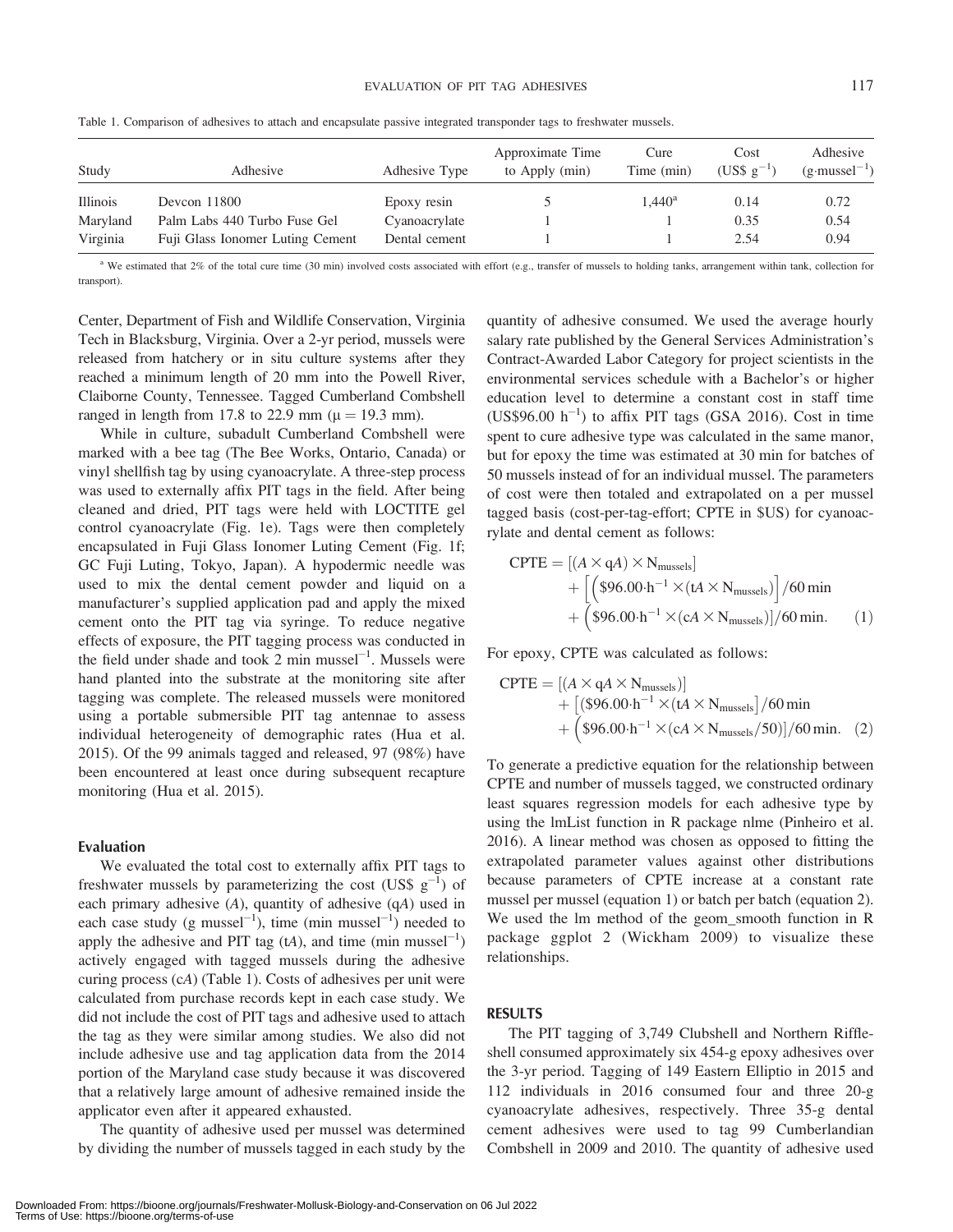Table 2. Costs of materials and effort incurred during the adhesion and curing of passive integrated transponder (PIT) tags to freshwater mussels per mussel and extrapolated per 100 individuals by adhesive type.<sup>a</sup>

| No.                      | Dental cement (US\$) |                              |              |                   | Cyanoacrylate (US\$) |                     |              | Epoxy (US\$)      |                  |                     |              |                 |
|--------------------------|----------------------|------------------------------|--------------|-------------------|----------------------|---------------------|--------------|-------------------|------------------|---------------------|--------------|-----------------|
| <b>Mussels</b><br>Tagged | (qA)                 | Adhesive Application<br>(tA) | Cure<br>(cA) | Cost<br>(CPTE)    | Adhesive<br>(qA)     | Application<br>(tA) | Cure<br>(cA) | Cost<br>(CPTE)    | Adhesive<br>(qA) | Application<br>(tA) | Cure<br>(cA) | Cost<br>(CPTE)  |
|                          | 2.40                 | 1.60                         | 1.60         | 5.60              | 0.22                 | 1.60                | 1.60         | 3.42              | 0.10             | 8.00                | 48.00        | 56.10           |
| 100                      | 239.76               | 160.00                       | 160.00       | 559.76            | 22.46                | 160.00              | 160.00       | 342.46            | 10.30            | 800.00              | 96.00        | 906.30          |
| <b>200</b>               | 479.51               | 320.00                       |              | 320.00 1.119.51   | 44.92                | 320.00              | 320.00       | 684.92            | 20.60            | 1,600.00            | 192.00       | 1,812.60        |
| 300                      | 719.27               | 480.00                       |              | 480.00 1.679.27   | 67.38                | 480.00              | 480.00       | 1.027.38          | 30.90            | 2,400.00            |              | 288.00 2,718.90 |
| 400                      | 959.02               | 640.00                       |              | 640.00 2.239.02   | 89.84                | 640.00              |              | 640.00 1.369.94   | 41.19            | 3,200.00            |              | 384.00 3.625.19 |
| 500                      | 1,198.78             | 800.00                       |              | 800.00 2,798.78   | 112.31               | 800.00              |              | 800.00 1,712.31   | 51.49            | 4,000.00            |              | 480.00 4,531.49 |
| 600                      | 1.438.53             | 960.00                       |              | 960.00 3.358.53   | 134.77               | 960.00              |              | 960.00 2.054.77   | 61.79            | 4,800.00            |              | 576.00 5.437.79 |
| 700                      | 1.678.29             | 1.120.00                     |              | 1.120.00 3.918.29 | 157.23               | 1,120.00            |              | 1.120.00 2.397.23 | 72.09            | 5,600.00            |              | 672.00 6.344.09 |
| 800                      | 1.918.04             | 1.280.00                     | 1.280.00     | 4.478.04          | 179.69               | 1,280.00            |              | 1,280.00 2,739.69 | 82.39            | 6.400.00            |              | 768.00 7,250.39 |
| 900                      | 2.157.80             | 1.440.00                     |              | 1.440.00 5.037.80 | 202.15               | 1,440.00            | 1.440.00     | 3.082.15          | 92.69            | 7,200.00            |              | 864.00 8.156.69 |
| 1,000                    | 2,397.55             | 1,600.00                     |              | 1,600,00 5,597.55 | 224.61               | 1,600.00            |              | 1,600.00 3,424.61 | 102.99           | 8,000.00            |              | 960.00 9.062.99 |

 $^a$  qA, quantity of adhesive used in each case study (g mussel<sup>-1</sup>); tA, time (min mussel<sup>-1</sup>) needed to apply the adhesive and PIT tag; cA, time (min mussel<sup>-1</sup>) actively engaged with tagged mussels during the adhesive curing process; CPTE, cost-per-tag-effort.

to PIT tag these mussels was similar across years by adhesive type.

Parameters of adhesive consumption, application, and curing effort varied by adhesive type (Table 1). Cyanoacrylate required 24% less adhesive to affix a PIT tag to an individual mussel than the epoxy and 43% less than dental cement. In contrast, epoxy was 2.5 times less costly per gram than cyanoacrylate and 18 times less costly than dental cement. Epoxy required 5 times more effort to apply and encapsulate a PIT tag than both dental cement and cyanoacrylate. Total cure time for epoxy was considerably greater than other adhesives, yet little of this time was spent handling mussels. Consequently, less effort associated with the process of adhesive curing accumulated as more mussels were tagged with epoxy than with cyanoacrylate and dental cement by handling mussels in batches of 50 (e.g., 100 mussels cured in 60 min vs. 60 mussels in 60 min).

Linear models of total cost (US\$) per PIT-tagged mussel based on our cost and consumption parameters illustrated that cyanoacrylate (CPTE =  $$3.42 \times N_{\text{mussels}} - 1.23^{-10}$ ) was less costly than dental cement (CPTE =  $$5.60 \times N_{\text{mussels}} - 2.52^{-13}$ ) or epoxy (CPTE =  $$9.04 \times N_{\text{mussels}} + $14.96$ ) (Table 2 and Fig. 2a). Costs associated with adhesive consumption increased at a greater rate for dental cement and cyanoacrylate than epoxy (Fig. 2b). The rate at which CPTE increased as the number of mussels tagged increased was higher for epoxy than cyanoacrylate and dental cement due to higher costs associated with adhesive application effort (Fig. 2c). An initial investment of effort to cure the first batch of 50 mussels led to higher upfront costs (i.e., larger y-intercept) for epoxy, but ultimately resulted in lower costs in comparison with cyanoacrylate and dental cement as the number of mussels tagged increased (Fig. 2d).

### **DISCUSSION**

External attachment of PIT tags is a marking technique that can increase detection rates of freshwater mussels (Kurth et al. 2007) and improve the accuracy of survival and demographic rates (Hua et al. 2015; Tiemann et al. 2016). For this reason, PIT tags seem especially suited for use in mussel relocation and conservation monitoring due to historically low recapture rates (Cope et al. 1995, 2003). A primary goal in studies that employ recapture sampling is reduced stress from handling, especially out of water time (Dunn et al. 2000). Aerial exposure to apply and adhere tags to freshwater mussels by using cyanoacrylate was generally  $\leq 15$  min mussel<sup>-1</sup> (Lemarie et al. 2000; Villella et al. 2004), yet this can be reduced to 2 min mussel<sup> $-1$ </sup> by using a curing accelerant. Dental cement has a similar curing time. Using underwater epoxy to affix PIT tags can negate the reduced handling time goal as it requires more handling and total curing time than cyanoacrylate (Table 1 and Fig. 2c).

In this evaluation of the materials and staff time needed to affix and encapsulate PIT tags to freshwater mussels from three studies, cyanoacrylate was overall less costly than dental cement and epoxy on a per mussel basis. Absolute differences in total cost compared to cyanoacrylate are relatively small when the number of mussels tagged is low, but they increased by more than \$2 mussel<sup>-1</sup> for dental cement and almost \$6  $mussel^{-1}$  for epoxy. We suggest that dental cement and waterproof epoxy resin may be an appropriate choice of adhesive for transmitters when the number of study animals is low. In this scenario, differences in costs among adhesive types will be negligible, and dental cement or epoxy may be better suited to protect PIT tags from damage should even minimal tag loss affect the statistical power to detect a change in population size or condition. A quicker, more controlled method of applying epoxy warrants investigation as the effort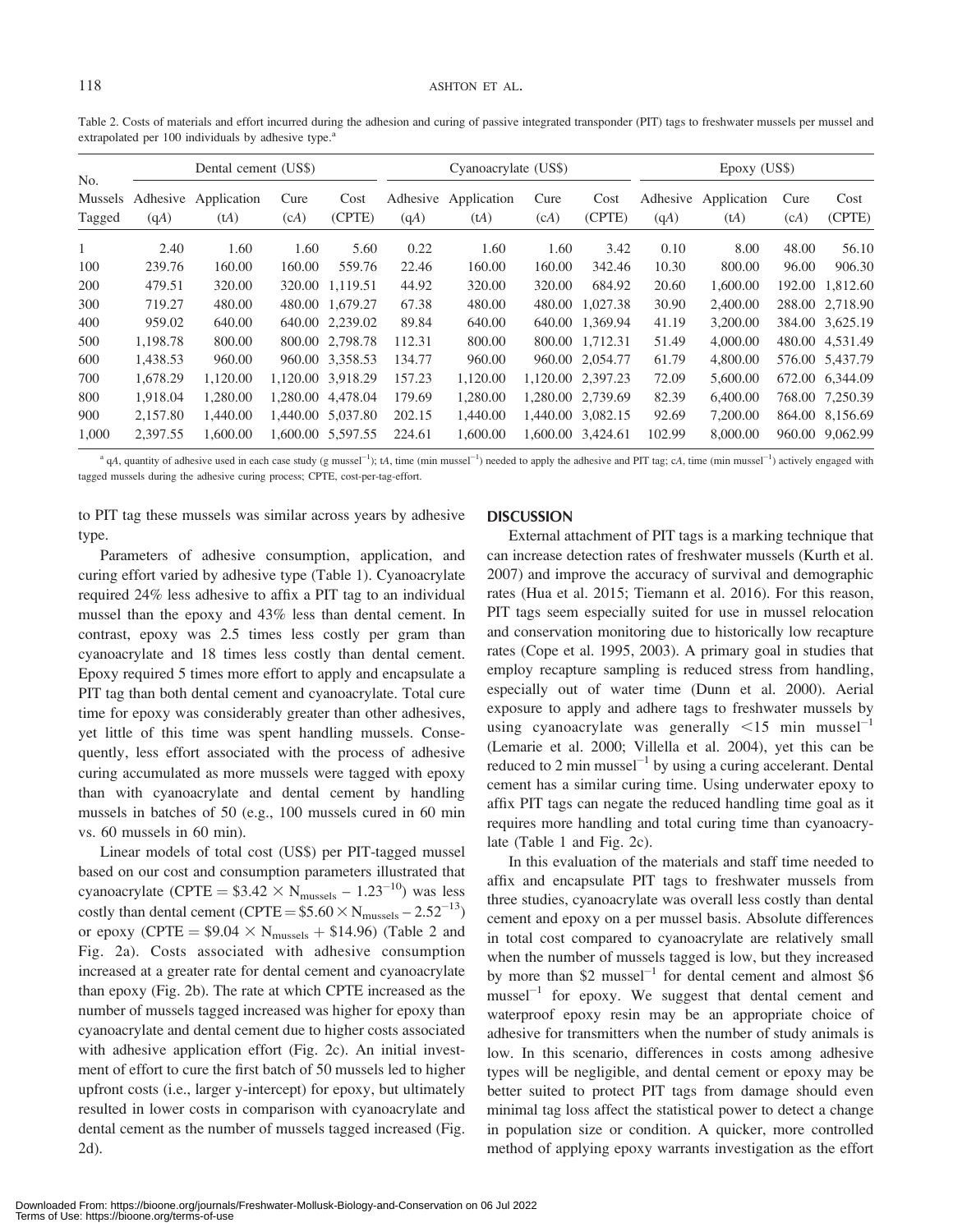

Figure 2. Linear models for epoxy resin (blue squares), cyanoacrylate (red circles), and dental cement (green triangles). Relationships between (a) cost-per-tagged mussel versus number of mussels with externally affixed PIT tags and individual cost-per-tag-effort (CPTE) parameters of (b) adhesive consumption, (c) application time, and (d) curing time versus number of mussels tagged.

associated with its application evaluated in this study was 5 times more than that of cyanoacrylate or dental cement. This difference in effort drove CPTE higher for epoxy (Fig. 2a, c), even though the cost of adhesive consumption per tag was less and curing in batches may reduce and even reverse any cost advantage achieved from using a faster curing adhesive (Fig. 2b, d). A more controlled applicator could also reduce the quantity of epoxy consumed per tag, thus realizing additional

savings in materials. Because application and curing times were similar for cyanoacrylate and dental cement, differences in CPTE could be mitigated by more conservative cement application or a less costly formula.

Prices of adhesives can vary widely, especially when considering the advent of online shopping, buying in bulk, or discounts some groups receive (e.g., governmental agencies). The difference in adhesive cost per unit may in part be because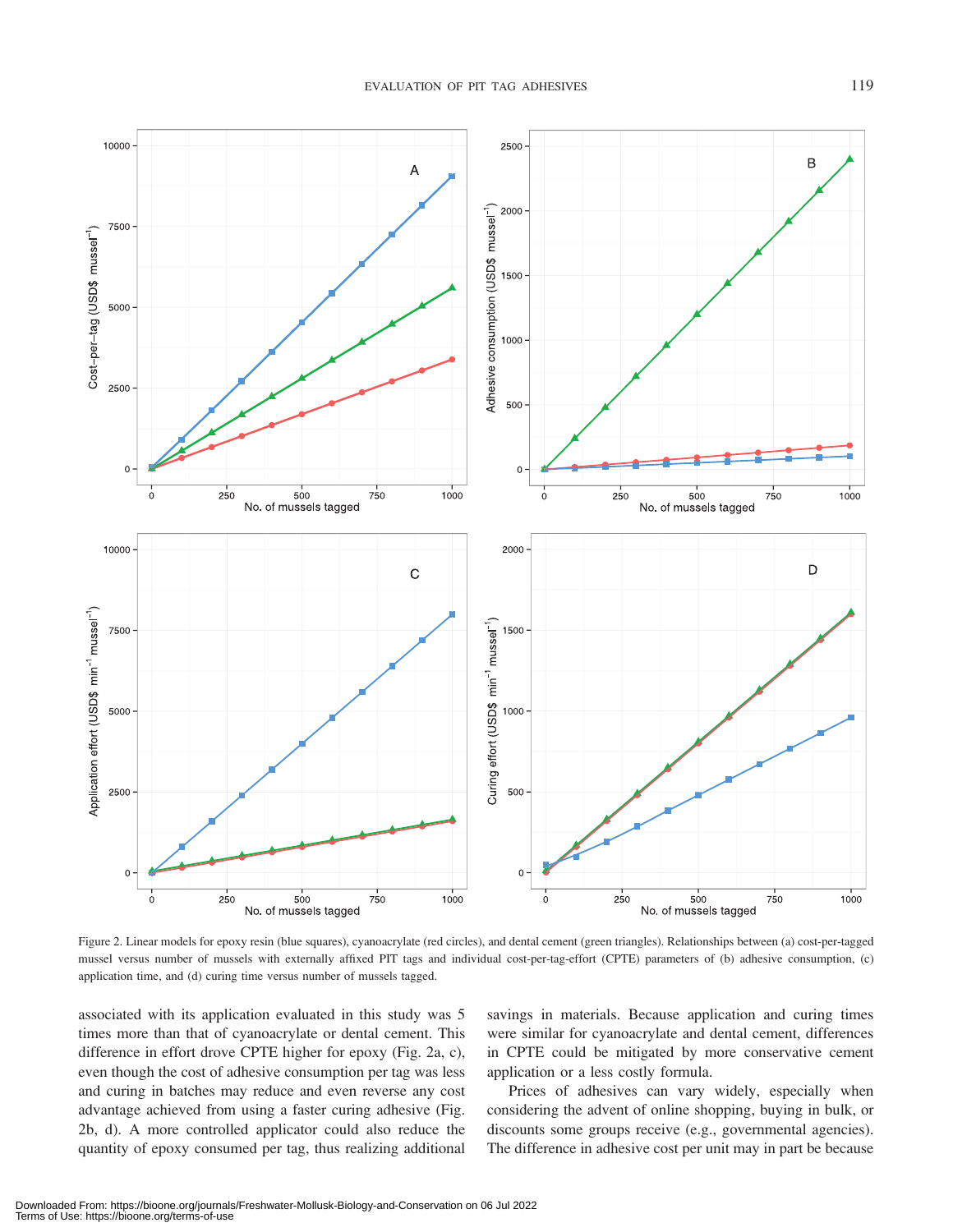the epoxy evaluated in this study is sold in a greater quantity per standard package than both dental cement and cyanoacrylate. On average, 600 individuals could be affixed with PIT tags by using a 454-g package of epoxy. In contrast, about 30 individuals could be tagged using a 35-g package of dental cement. Other factors to consider are the ability to rapidly procure adhesive, surcharges when not ordering in bulk, or unintended curing of unused product. For example, acquiring dental cement can be challenging because its intended use is in a regulated industry. Also, unexpected demand for additional adhesive (e.g., tagging more mussels than expected or more liberal adhesive application) requires the need for impromptu purchasing. We have observed prices varying by 10–30% among major retailers for the same cyanoacrylate adhesive. Cyanoacrylate adhesives and accelerants are often sold in cases of 10 or 12 and have a suggested shelf life of a year. There are often surcharges to purchase units less than a case, which would increase cost per unit parameters if a relatively small number of mussels are to be tagged. With adequate planning time, comparison shopping should help keep actual costs comparable to our studies; however, we noted a 30% increase in the price of epoxy since the last purchase from the same vendor.

Although we focused our effort on resources required to affix PIT tags, the cost of tags can also vary depending on the quantity, size, and manufacturer. For the data evaluated in our models, tag cost would have been constant because large quantities were procured from the same vendor at or about the same time. However, over the course of these studies tag price has fluctuated year to year and vendor to vendor by  $(+)$  150 to (-) 250% (e.g., prices have ranged from \$2 to \$5 per tag). Other costs we did not measure and account for in our evaluation should also be considered when choosing an adhesive type for PIT tagging of freshwater mussels. For example, the curing time associated with underwater epoxies could reduce the number of mussels that can be tagged and returned to a stream in a day or require travel between study sites and laboratory facilities thus extending the number of field days. Specialized facilities and equipment may also be necessary to hold mussels in captivity during the curing time, whereas mussels can be immediately returned to the stream after cyanoacrylate and dental cures. Tiemann et al. (2016) speculated that prolonged handling and exposure may have contributed to the initial mortality observed following relocation. Factors other than cost may also warrant consideration, including the presence of potentially harmful compounds, adhesive durability, and ability to reapply in the field. For example, Hartmann et al. (2016a) chose not to adhere sensors to Duck Mussel (Anodonta anatina) with epoxy resin due to its complex application and presence of bisphenol-A. Environmental factors (e.g., air temperature and relative humidity) can also affect adhesive viscosity and curing time.

We propose that PIT tag retention is generally not an important factor in choosing an adhesive as previous studies have shown that retention rates do not seem to vary substantially by adhesive type (e.g., Young and Isley 2008).

However, PIT tag attachment may fail regardless of adhesive type if debris causes the bond between shell and adhesive or adhesive and tag to break. Insufficient PIT tag encapsulation could cause them to be damaged if mussels become dislodged or struck with coarse particles during high flow events. Still, externally affixed PIT tag loss appears to be low over 1–2-yr periods and comparable to retention rates of vinyl shellfish tags (e.g., Lemarie et al. 2000). For example, Ashton et al. (2016) observed the loss or failure of eight (2%) cyanoacrylate-affixed PIT tags 12 mo after relocation on Eastern Elliptio that were recovered 650 to 1,500 m downstream of the point of their relocation in a coarse substrate stream. Similar levels of tag damage due to cyanoacrylate erosion were observed after 18 mo by Young and Isely (2008), but they observed no tag damage due to adhesive loss for underwater epoxy. Tiemann et al. (2016) reported one (1%) tag failure during their assessment of short-distance mussel relocation with epoxy encapsulated PIT tags. Hua et al. (2016) observed no failure of tags embedded in dental cement. We are unaware of any published studies that have evaluated PIT tag retention beyond 3 yr so we cannot speculate whether a particular type is more suited for long-term  $(>10$ -yr) study.

The findings of our evaluation are likely limited in their scope to the adhesives we evaluated (gel cyanoacrylate, dental cement, and 24-h curing waterproof epoxy resin); however, the assumptions used to parameterize our model are flexible to other costs and adhesive properties. Accordingly, the costs incurred from applying and handling with the epoxy used in this study would have been likely similar if a quicker curing formula was used based on observations of others (e.g., Young and Isley 2008). For this reason, we expect that epoxy resin would sustain higher total costs per mussel tagged without reductions in application time while also maintaining a minimal level of effort during the curing process. Further limitations in our findings may arise from a lack of quantified variation within each case study and by adhesive type. Variation when applying model parameters could arise from fluctuations in adhesive costs, level of adhesive applicator experience, and staffing. For example, actual staff costs incurred in the Illinois and Maryland case studies may have been lower than our model because some tag applicators were volunteers. However, a relocation or reintroduction involving a federally listed, cryptic species may necessitate primary investigators with specialized experience, which could lead to higher salary rates. Added variation could result from adhesive brand and environmental factors, including air temperature and relative humidity. We believe a more thorough comparison of commercially available adhesives used to externally PIT tag mussels is warranted.

#### ACKNOWLEDGMENTS

Funding for the Illinois project was provided in part by the U.S. Fish and Wildlife Service (USFWS) through the Illinois Department of Natural Resources' (IDNR) Office of Resource Conservation to the Illinois Natural History Survey (INHS)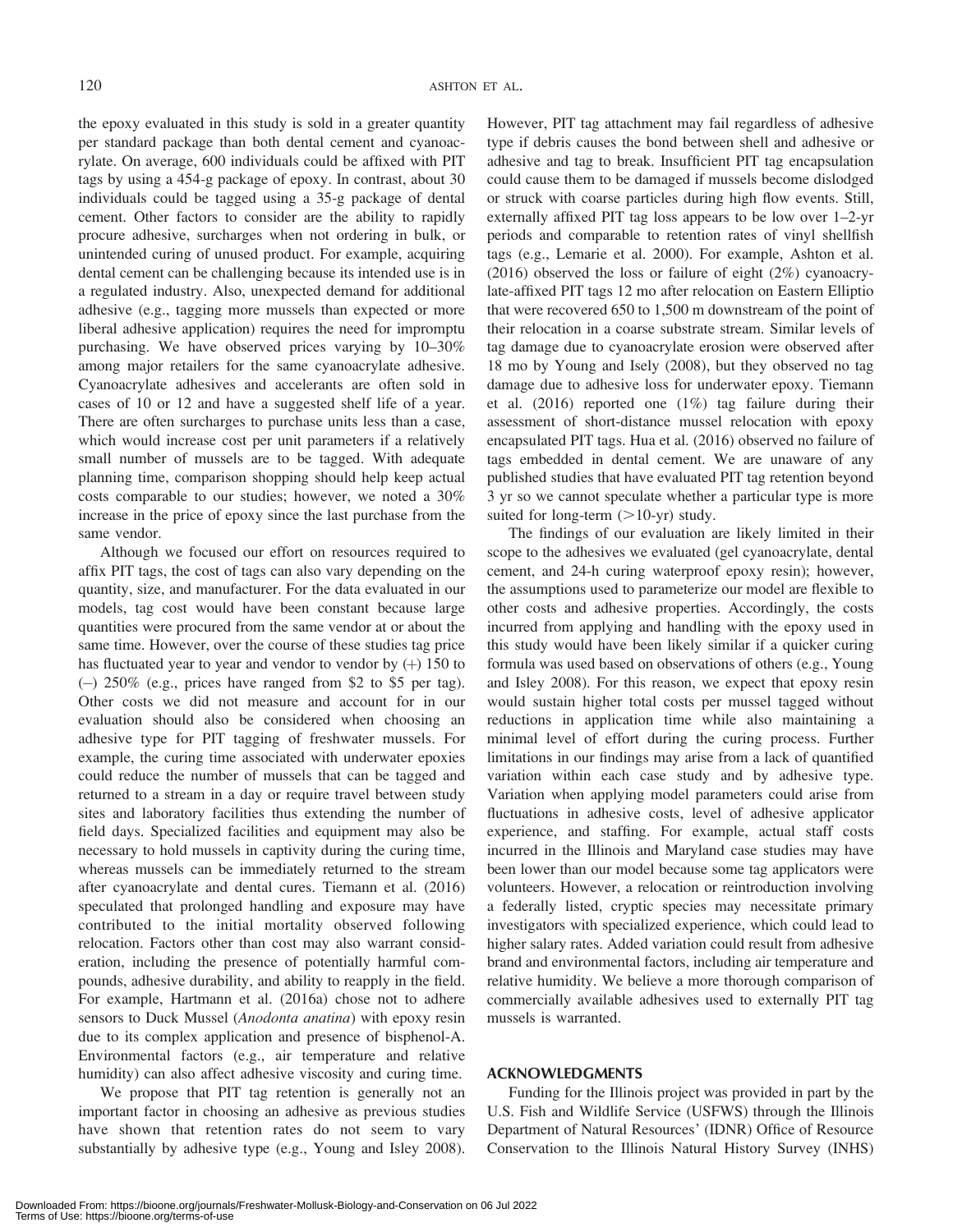(grants R70470002 and RC09-13FWUIUC); the USWFS's Ohio River Basin Fish Habitat Partnership (award F14AC00538); the IDNR's Natural Resource Damage Assessment settlement from the Heeler Zinc - Lyondell Basell Companies (reference documents OREP1402 and OREP1504); the Illinois Wildlife Preservation Fund (grant RC07L25W); and the Illinois Department of Transportation. Funding for the Maryland project was provided to the Maryland Department of Natural Resources by the State Highway Administration of the Maryland Department of Transportation. The grant and facility support for the Virginia project was provided by the USFWS, U.S. Geological Survey (USGS), and Department of Fish and Wildlife Conservation at Virginia Polytechnic Institute and State University. Permits for Illinois were provided by the USFWS (TE73584A-1); Pennsylvania Fish and Boat Commission (PFBC) (e.g., 2014-02-0837, 2013-756); IDNR (e.g., S-16-047, #S-10-30); the Illinois Nature Preserves Commission; and the University of Illinois (U of I). Staff from the USFWS (Rock Island, Ohio and Pennsylvania field offices), PFBC, IDNR, INHS, U of I, and EnviroScience, Inc. (ESI), assisted with the tagging and relocation in Illinois; specifically, Alison Stodola (INHS), Rachel Vinsel (INHS), Sarah Douglass (INHS), Kevin Cummings (INHS) assisted with relocations, monitoring, database management, and have offered thoughtful insight to this project and subsequent manuscripts. James McCann (Maryland Department of Natural Resource [MDNR]), Dave Brinker (MDNR), staff of the MDNR's Monitoring and Non-Tidal Assessment Division and USFWS Maryland Fisheries Resource Office conducted the relocation in Maryland. Special thanks are given to Martha Stauss (MDNR) for coordinating logistics with Maryland State Highway Administration. We thank the staff and students at Freshwater Mollusk Conservation Center, Virginia Tech for their assistance in propagation, culture, release, and recapture of juvenile mussels. Heidi Dunn (ESI), Emily Robins (ESI), Teresa Newton (USGS), and Andrew Peck (The Nature Conservancy) shared their experiences with PIT-tagging mussels.

#### LITERATURE CITED

- Ashton, M. J., K. Sullivan, D. H. Brinker, and J. M. McCann. 2016. Monitoring of freshwater mussel relocation in Deer Creek, Rocks State Park, Maryland: Year 2 results. Report from the Maryland Department of Natural Resources to the Maryland State Highway Administration, Annapolis.
- Black, T. R., S. S. Herleth-King, and H. T. Mattingly. 2010. Efficacy of internal PIT tagging of small-bodied crayfish for ecological study. Southeastern Naturalist 9:257–266.
- Burnham, K. P., D. R. Anderson, G. C. White, C. Brownie, and K. H. Pollock. 1987. Design and analysis methods for fish survival experiments based on release-recapture. American Fisheries Society Monograph 5, Bethesda, Maryland.
- Cooke, S. J., C. M. Woodley, M. B. Eppard, R. S. Brown, and J. L. Nielsen. 2011. Advancing the surgical implantation of electronic tags in fish: a gap analysis and research agenda based on a review of trends in intracoelomic tagging effects studies. Reviews in Fish Biology and Fisheries 21:127– 151.
- Cope, W. G., M. C. Hove, D. L. Waller, D. J. Hornbach, M. R. Bartsch, L. A. Cunningham, H. L. Dunn, and A. R. Kapuscinski. 2003. Evaluation of relocation of unionid mussels to in situ refugia. Journal of Molluscan Studies 69:27–34.
- Cope, W. G., and D. L. Waller. 1995. Evaluation of freshwater mussel relocation as a conservation and management strategy. Regulated Rivers: Research and Management 11:147–155.
- Dunn, H. L., B. E. Sietman, and D. E. Kelner. 2000. Evaluation of recent unionid (Bivalvia) relocations and suggestions for future relocations and reintroductions. Pages 169–183 in R. A. Tankersley, D. I. Warmolts, G. T. Watters, B. J. Armitage, P. D. Johnson, and R. S. Butler, editors. Freshwater Mollusk Symposia Proceedings. Part II. Proceedings of the First Freshwater Mollusk Conservation Society Symposium. Ohio Biological Survey Special Publication, Columbus. 274 pp.
- Fernandez, M. K. 2013. Transplants of western pearlshell mussels to unoccupied streams on Willapa National Wildlife Refuge, southwestern Washington. Journal of Fish and Wildlife Management 4:316–325.
- FMCS (Freshwater Mollusk Conservation Society). 2016. A national strategy for the conservation of native freshwater mollusks. Freshwater Mollusk Biology and Conservation 19:1–21.
- Gibbons, W. J., and K. M. Andrews. 2004. PIT tagging: simple technology at its best. Bioscience 54:447–454.
- Gough, H. M., A. M. Gascho Landis, and J. A. Stoeckel. 2012. Behaviour and physiology are linked in the responses of freshwater mussels to drought. Freshwater Biology 57:2356–2366.
- GSA (General Services Administration). 2016. Contract-Awarded Labor Category. Available at https://calc.gsa.gov (accessed November 28, 2016).
- Haag, W. R., and J. D. Williams. 2014. Biodiversity on the brink: an assessment of conservation strategies for North American freshwater mussels. Hydrobiologia 735:45–60.
- Hale, J. R., J. V. Bouma, B. Vadopalas, and C. S. Friedman. 2012. Evaluation of passive integrated transponders for abalone: Tag placement, retention, and effect on survival. Journal of Shellfish Research 31:789–794.
- Hamilton, S., and L. Connell. 2009. Improved methodology for tracking and genetically identifying the softshell clam Mya arenaria. Journal of Shellfish Research 28:747–750.
- Hartmann, J. T., S. Beggel, K. Auerswald, and J. Geist. 2016a. Determination of the most suitable adhesive for tagging freshwater mussels and its use in an experimental study of filtration behaviour and biological rhythm. Journal of Molluscan Studies 82:415–421.
- Hartmann, J. T., S. Beggel, K. Auerswald, B. C. Stoeckle, and J. Geist. 2016b. Establishing mussel behavior as a biomarker in ecotoxicology. Aquatic Toxicology 170:279–288.
- Hauser, L. W. 2015. Predicting episodic ammonium excretion by freshwater mussels via gape response and heart rate. Master's thesis, University of Iowa.
- Hua, D., Y. Jiao, R. Neves, and J. Jones. 2015. Use of PIT tags to assess individual heterogeneity of laboratory-reared juveniles of the endangered Cumberlandian combshell (Epioblasma brevidens) in a mark–recapture study. Ecology and Evolution 5:1076–1087.
- Hua, D., Y. Jiao, R. Neves, and J. Jones. 2016. Period growth and growth cessations in the federally listed Cumberland combshell using a hierarchical Bayesian approach. Endangered Species Research 31:325– 336.
- Kurth, J., C. Loftin, J. Zydlewski, and J. Rhymer. 2007. PIT tags increase effectiveness of freshwater mussel recaptures. Journal of the North American Benthological Society 26:253–260.
- Layzer, J. B., and J. R. Heinricher. 2004. Coded wire tag retention in ebonyshell mussels Fusconaia ebena. North American Journal of Fisheries Management 24:228–230.
- Lemarie, D. P., D. R. Smith, R. F. Villella, and D. A. Weller. 2000. Evaluation of tag types and adhesives for marking freshwater mussels (Mollusca: Unionidae). Journal of Shellfish Research 19:247–250.